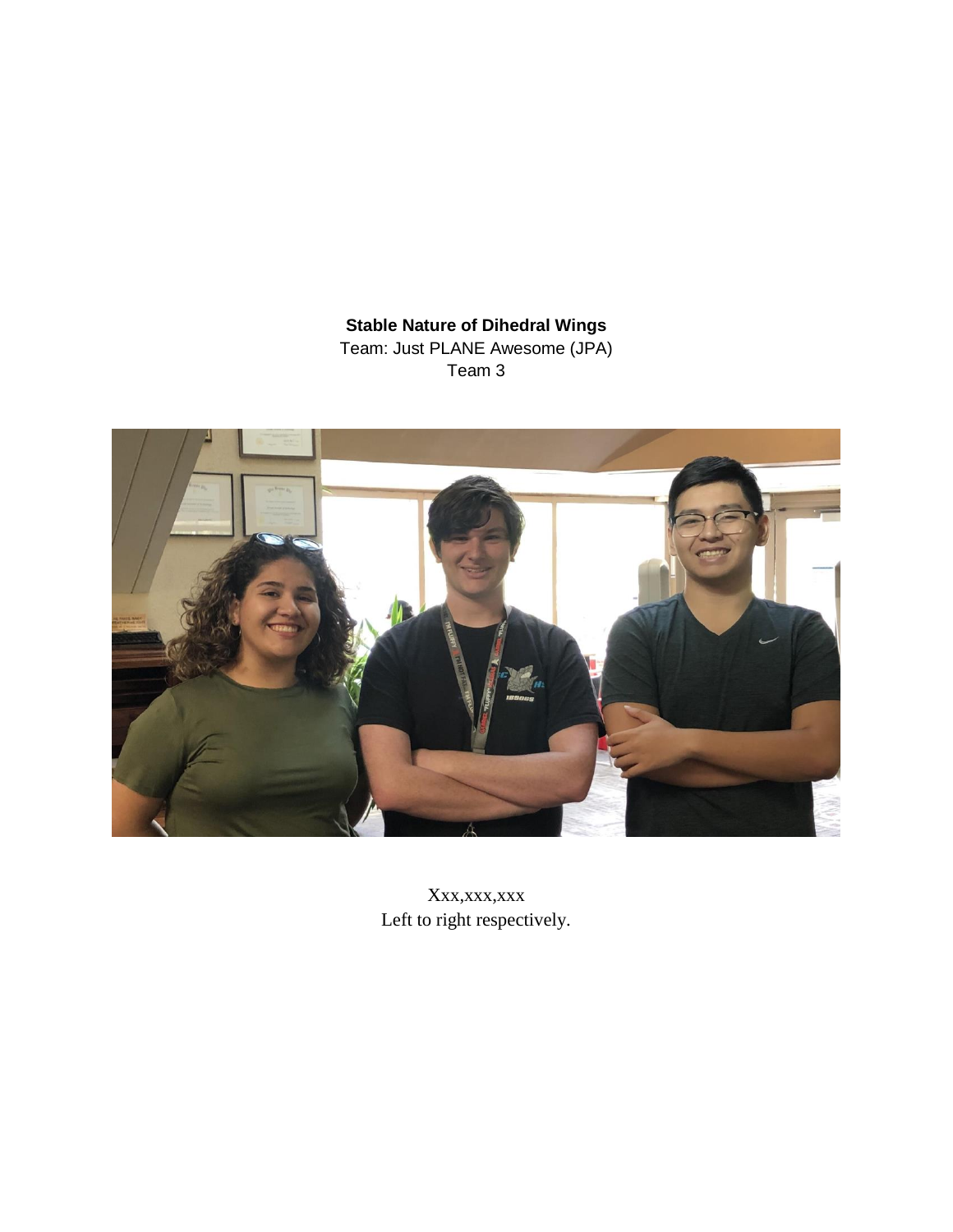### **Part 1: Site Visits**

#### Maker Space (Gross)

Melanie, Huy, and I visited the Maker Space at 2:00 pm on September 27th. We learned that the Maker Space can be used for class projects, senior design projects, and even personal projects. The facility has a variety of equipment to design and create projects. This includes, but is not limited to, 3D printers, CNC Routers, soldering stations, and CAD Modeling computers. There is also no cost for 3D printing, unlike the DSL. The Maker Space also offers classes to teach students how to use PTC CREO and how to solder. We will likely use the Maker Space for our project.



Digital Scholarship Lab (Tran)

 Zac, Melanie, and I visited the DSL at 5 pm on Sunday September 22nd. We learned that DSL is the place that students can go there to study and use the advanced technology that the DSL provides for them. The DSL offers graphics intensive applications, rendering & visualization, video display wall, interactive computing, geographic Information Systems (GIS), large-scale multi-touch displays, virtual Reality,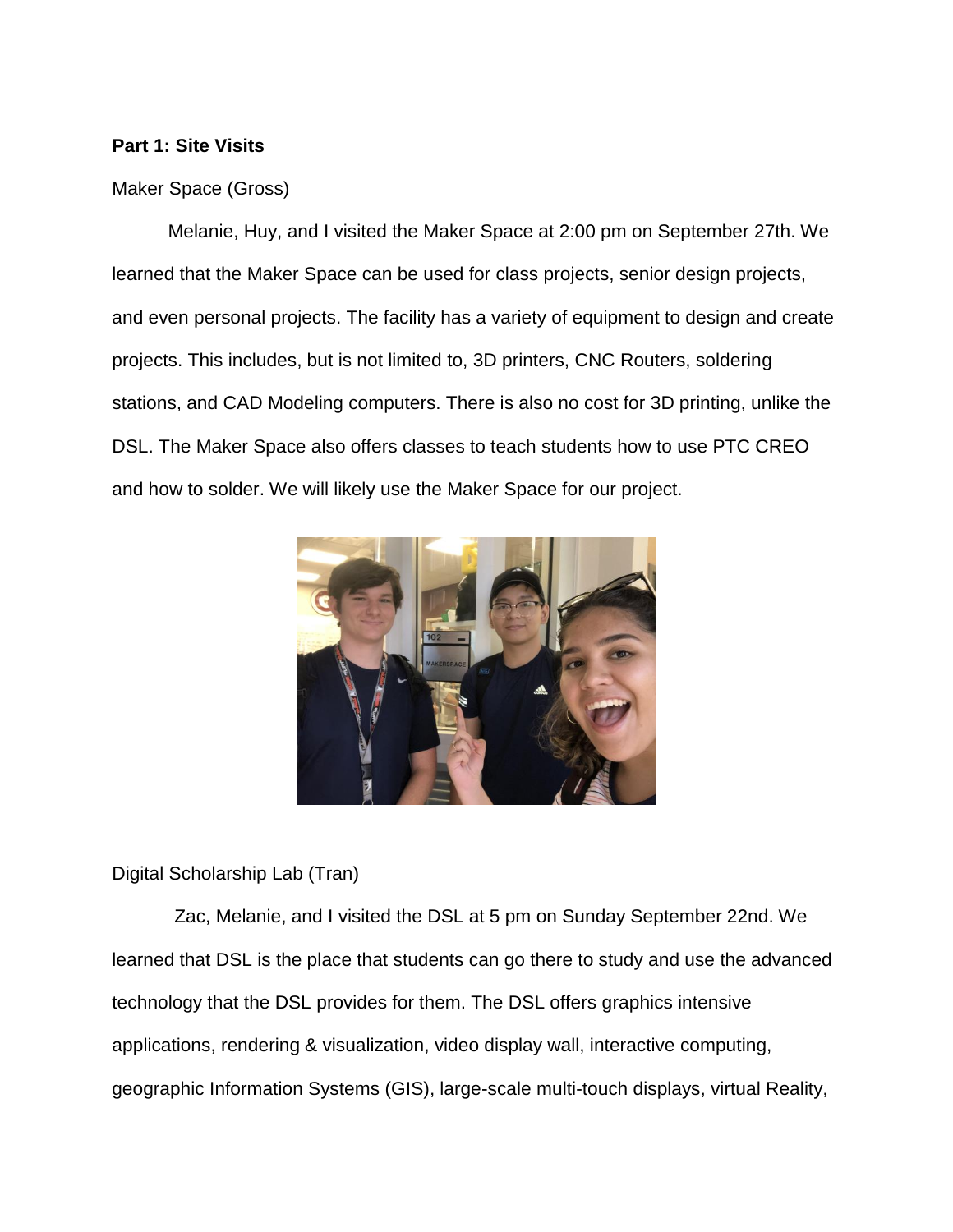prototyping and creation (3D printing, scanning, etc.), textual analysis, and data management. The DSL also lend out some technology devices such as high-quality cameras and recorders, go pro cameras, 360-degree cameras, VR devices. The DSL will be a great place to work on our project.



Harris Student Design Center (Rivera)

Huy, Zac and I visited the Harris Student Design Center (HSDC) on Sept. 23rd at 2:30 pm. Once there, we couldn't get full access of the student work area due to remodeling, but we spoke to the of the student representatives and got the chance to talk more with them about the opportunities offered in the HSDC. As students, we would be allowed access to a variety of tools such as waterjets, laser cutters, foam cutting machines, soldering stations, simulators and other machines. In order to work on and progress on projects using the HSDC, we must take courses on each of the stations prior to arriving and obtain certification.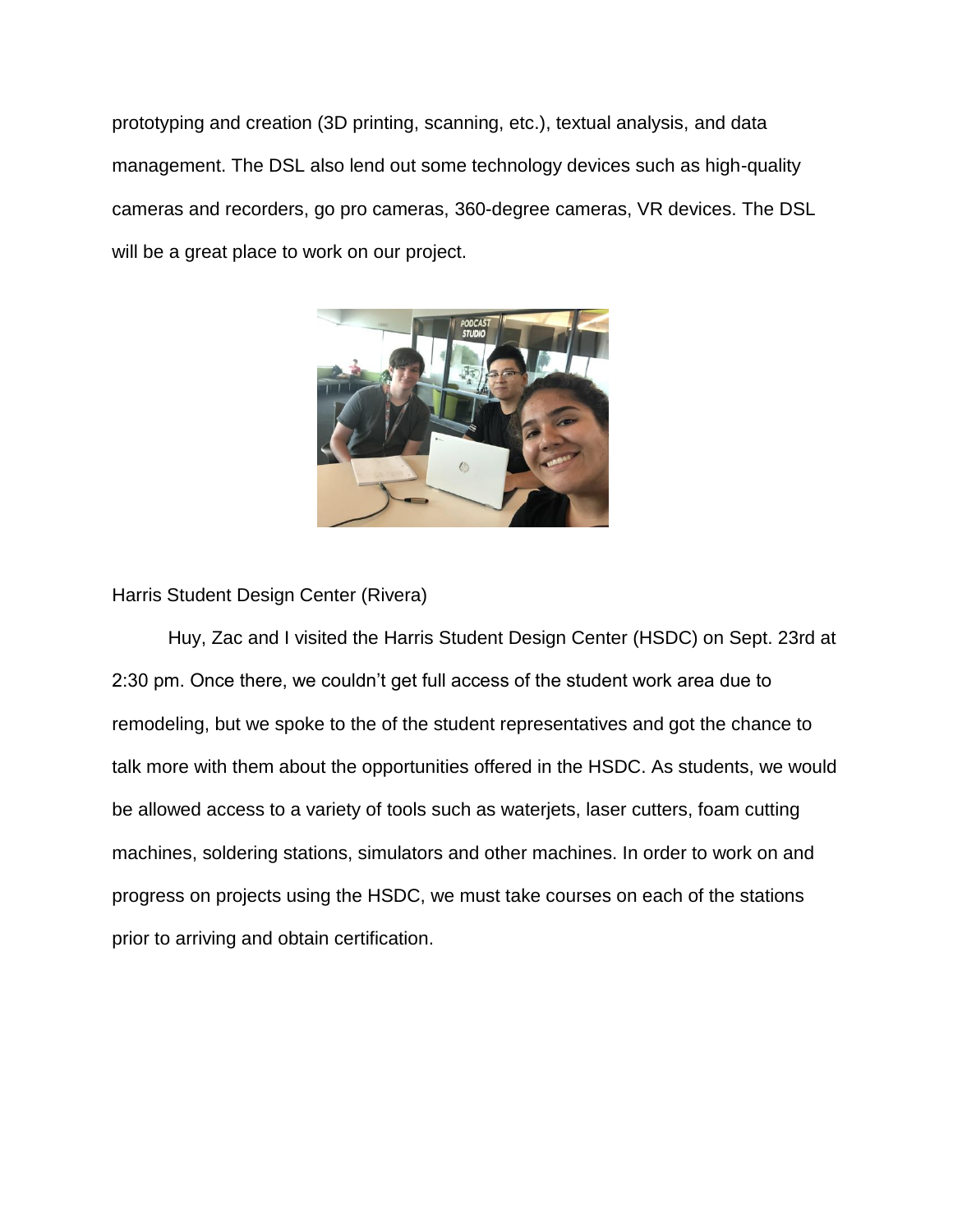

#### **Part 2: Project Idea**

## Aerospace Concept (Rivera)

The aerospace concept that we would be revolving our project around is more on the aeronautical side of the field. The topic we are going to elaborate and explain will be the concept of dihedral angles and their effect in flight. A dihedral angle is the upward angle in reference to the horizontal level of the wings on an aircraft. In respect to a plane's wings, depending on their design, there are three main designs that include the dihedral angle, zero angle and the anhedral angle. Out of the mentioned designs, dihedral angle allows for the most stability and relatedness to the dihedral effect, which is the rolling momentum of a non-zero angle. When wings on aircraft are structured in a dihedral angle manner, they help keep the aircraft's wings level. When the aircraft banks to one side, because of the upward angled wings, the relative wind strikes the opposing side which causes the wing to roll in the opposite direction, leveling out the aircraft.